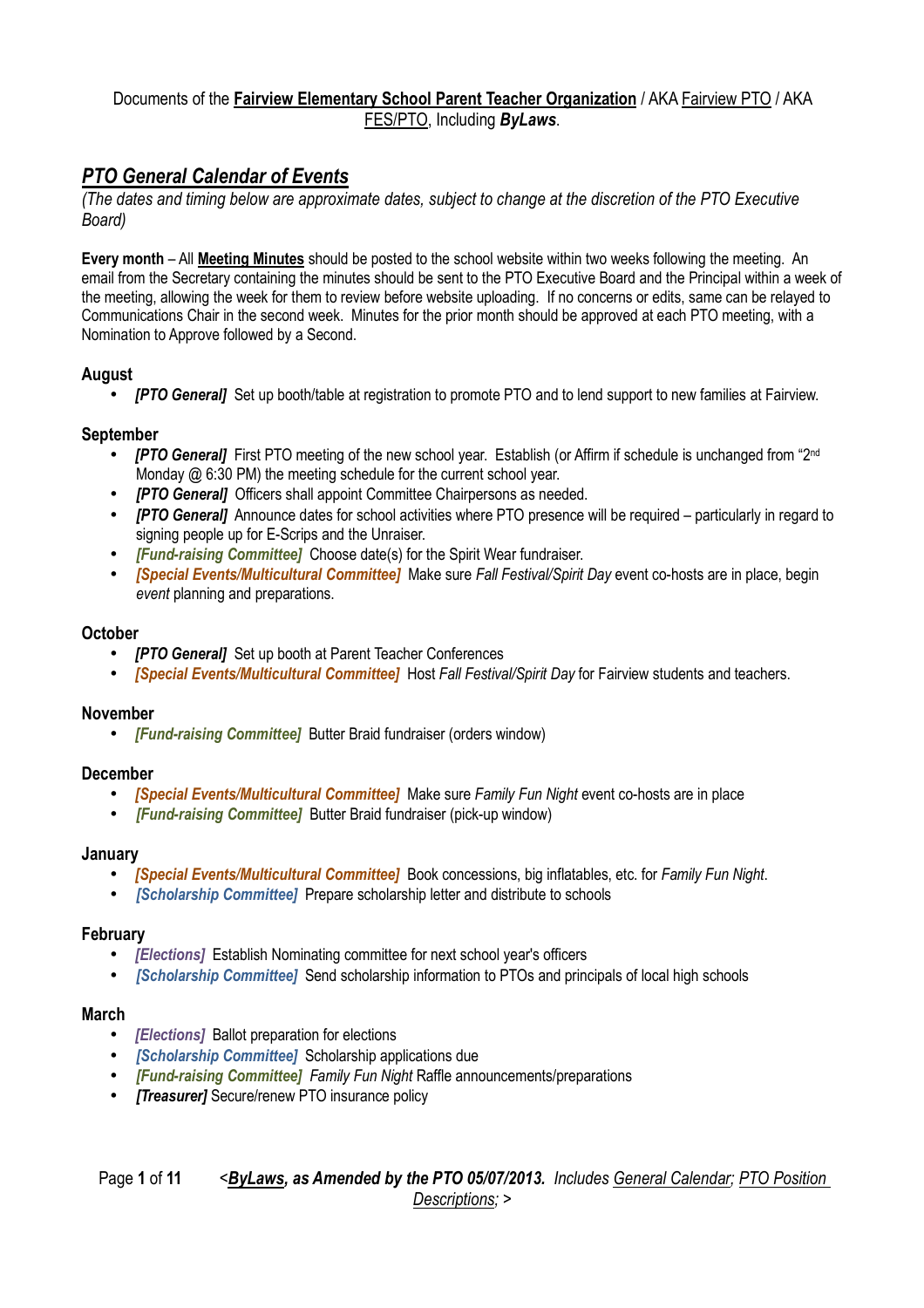## **April**

- *[Scholarship Committee]* Award scholarship
- *[Elections]* Members' vote on ballot (or Secretary casts PTO vote for ballot positions with one name, uncontested)
- *[Treasurer]* Presentation of the Annual Financial Report
- *[Fund-raising Committee]* Begin setting fund-raising goals for next year
- *[Hospitality Committee]* Administrative Professionals Day (also known as Secretaries Day) is the Wednesday of the last full week of April

#### **May**

- *[Hospitality Committee]* Teacher Appreciation Week; also National Nurses Day, also known as National RN Recognition Day (which is always May 6<sup>th</sup>).
- *[Elections]* New Officers, except Treasurer, take over after May PTO meeting
- *[Scholarship Committee]* Recognize scholarship recipients at the final PTO meeting of the year
- *[Fund-raising Committee]* Choose fund-raising goals for the next year
- *[PTO General]* Make assignments for PTO booth/table at registration in August?
- *[President]* Appoints the specific Audit Committee representatives
- *[Secretary]* Presents recommended ByLaws for Executive Board Ratification, and then Membership vote to Amend.
- *[Special Events/Multicultural Committee]* Host *Family Fun Night* for the Fairview students and parents.

#### **June**

- **[Audit Committee]** Reviews the PTO's books and the Treasurer's financial records.
- *[Elections/Treasurer]*New Treasurer prepares to assume duties at the start of the new fiscal year (July 1), with assistance on the transition from the outgoing Treasurer.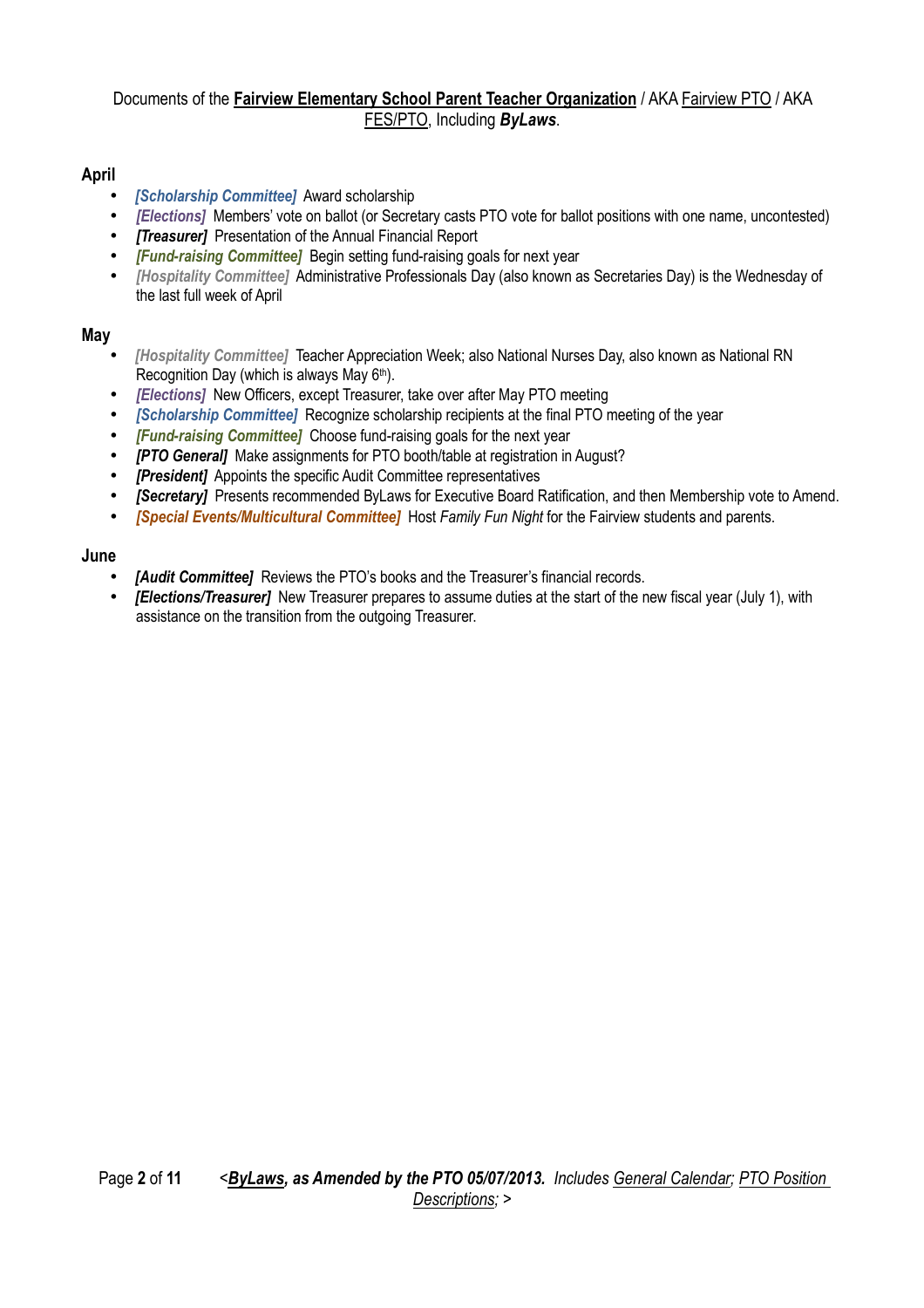# *Fairview Elementary School Parent Teacher Organization - Description of Positions*

At Fairview, there are many opportunities to serve. Here is a brief description of each of our positions. Each Committee Chair needs members to work with, so if you don't want to lead a committee, there are also opportunities to help someone else. Thanks for considering volunteering!! Your time and effort helps create a great atmosphere for our teachers, staff, and our students.

## **-- Elected Positions –**

**THE PRESIDENT** shall (Estimated monthly time commitment for this position= ## hours per month):

- 1) Preside at all meetings of this organization and the Executive Board.
- 2) Serve as the speaker-representative of the Fairview PTO at all applicable functions.
- 3) Be a member ex-officio of all committees except the Nominating Committee.
- 4) Appoint special committees
- 5) Perform such other duties as may be assigned by the organization and the Executive Board.

## **THE 1ST VICE PRESIDENT** shall (Est. monthly time commitment for this position= ## hours per month):

- 1) Act as an aide to the President
- 2) Perform the duties of the President in the absence or inability of that Officer to serve.
- 3) Preside over the annual fund-raising events of the organization including the selection and appointment of the various committees utilized for fund-raising
- 4) Keep accurate and detailed description of the Fund-raising activities.
- 5) Perform such other duties as may be assigned by the organization and the Executive Board.

## **THE 2ND VICE PRESIDENT** shall (Est. monthly time commitment for this position= ## hours per month):

- 1) Serve as the Chairperson of the Membership Committee
- 2) Serve as the Chairperson of the Nominating Committee
- 3) Maintain a list of the current members and have it available at all meetings of the membership and the Executive Board.
- 4) Perform the duties of the 1st VP in the absence or inability of that officer to serve.
- 5) Perform such other duties as may be assigned by the organization and the Executive Board.

## **THE SECRETARY** shall (Est. monthly time commitment for this position= ## hours per month):

- 1) Record the Minutes of all meetings of the PTO
- 2) Distribute Minutes to all Executive Board members prior to the next scheduled meeting.
- 3) Provide approved Minutes to the Unit 5 webmaster for publication.
- 4) Secure and maintain a current copy of the bylaws; additionally the Secretary captures proposed amendments into the electronic version for organizational consideration & vote. The Secretary also maintains other documents of organizational significance, such as the *PTO General Calendar of Events*.
- 5) Conduct all correspondence of the association as directed.
- 6) See "Election of Officers. #1. Secretary casts organizational vote on the election ballot, if there is but one nominee for a position.
- 7) Perform such other duties as may be assigned by the organization and the Executive Board.

**THE TREASURER** shall (Est. monthly time commitment for this position= ## hours per month):

## Page **3** of **11** *<ByLaws, as Amended by the PTO 05/07/2013. Includes General Calendar; PTO Position Descriptions; >*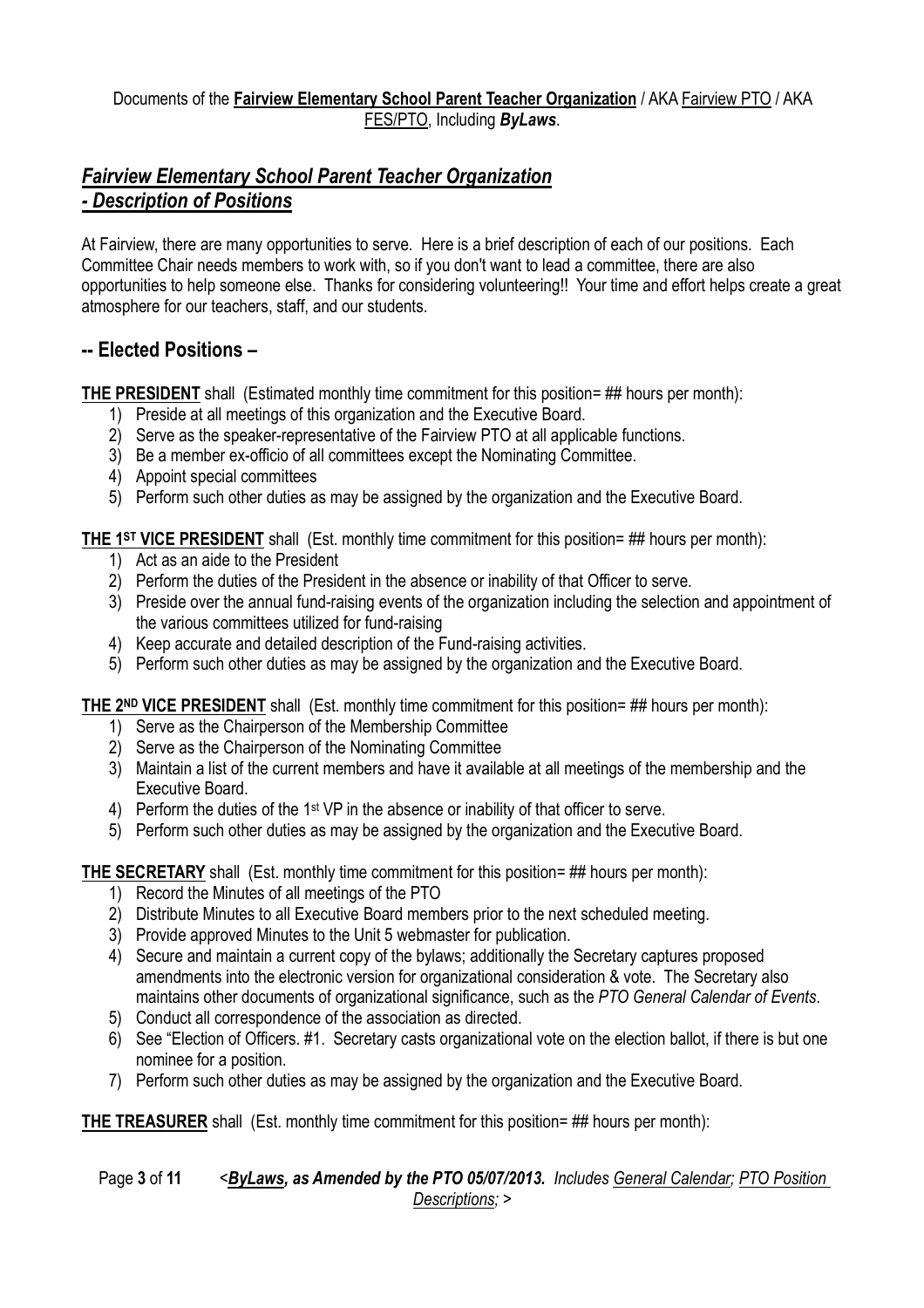- 1) Receive all monies for the membership, give a receipt upon request, and deposit them in the name of the membership in a bank account approved by the membership.
- 2) Keep an accurate record of receipts and expenditures.
- 3) Shall pay out funds in accordance with the approval of the Executive Board.
	- 1. Disbursements of \$500.00 or more shall require a second signature from one of the following PRESIDENT; SECRETARY
- 4) Keep such permanent books of account open to inspection, and records as such, sufficient to establish the items of gross income, receipts, and disbursements of the membership.
- 5) Reconcile monthly bank statements.
- 6) Present a statement of account at every meeting of the membership and at other times as requested by the Executive Board, informing them of expenditures as they relate to the budget.
- 7) Participate in the development of the annual budget.
- 8) Be responsible for preparing information for filing of all tax returns and other forms required by government agencies and financial institutions.
- 9) Make an annual financial report to the membership that includes gross receipts and disbursements for the year.
- 10) The Treasurer is responsible for securing an insurance policy as outlined in Article 10, Section 4.
- 11) Be responsible for preparing information for review by the Audit Committee who shall be appointed by the President at the end of the fiscal year.
- 12) Perform such other duties as may be assigned by the organization and the Executive Board.

# **-- Appointed Positions –**

**THE TREASURER-ELECT** [Appointed Fall term, not Elected Spring term] shall:

- 1) Learns the financial duties of Treasurer and prepares to take over once the Treasurer's term is complete.
- 2) Serves one year before beginning term as Treasurer.

**HOSPITALITY COMMITTEE CHAIR** – Organizes Teacher Appreciation Week events (May), commemorates teacher/staff birthdays, retirements, new babies, marriages, Secretaries Day, Nurses Day, Lunch Lady Day, etc., once a month teacher lunch or breakfast, Parent-Teacher Conference week lunch, implement any other ideas to help honor and appreciate teachers and school staff.

**TEAM PARENTS/ROOM PARENTS' COORDINATOR** – This Chair makes sure each classroom teacher has one Room Parent and one Assistant Room Parent (at least), more are welcome. The Room Parent Coordinator checks in with the Room Parents prior to the classroom parties to make sure they have been in touch with the teachers. Room Parent Coordinator also informs Room Parents of their responsibilities (check-in with teacher, Winter Party, Valentines Party, possible end-of-year activities, field trips – whenever a teacher needs help from parents).

**FUND-RAISING COMMITTEE CHAIR** – The Fund-raising committee is responsible for choosing the fundraisers for the school year. Each committee member will be responsible for work on the fundraiser with assistance from other members of the PTO and the committee. The Chair oversees the event hosts of each fundraiser and provides assistance as needed.

Fund-raising Sub-Committees and/or Events include: Unraiser, Butter Braids, Box Tops, Escrips & Scrip, Restaurant/Spirit Nights, Spring Raffle, Basket Raffle, Spirit Wear.

Page **4** of **11** *<ByLaws, as Amended by the PTO 05/07/2013. Includes General Calendar; PTO Position Descriptions; >*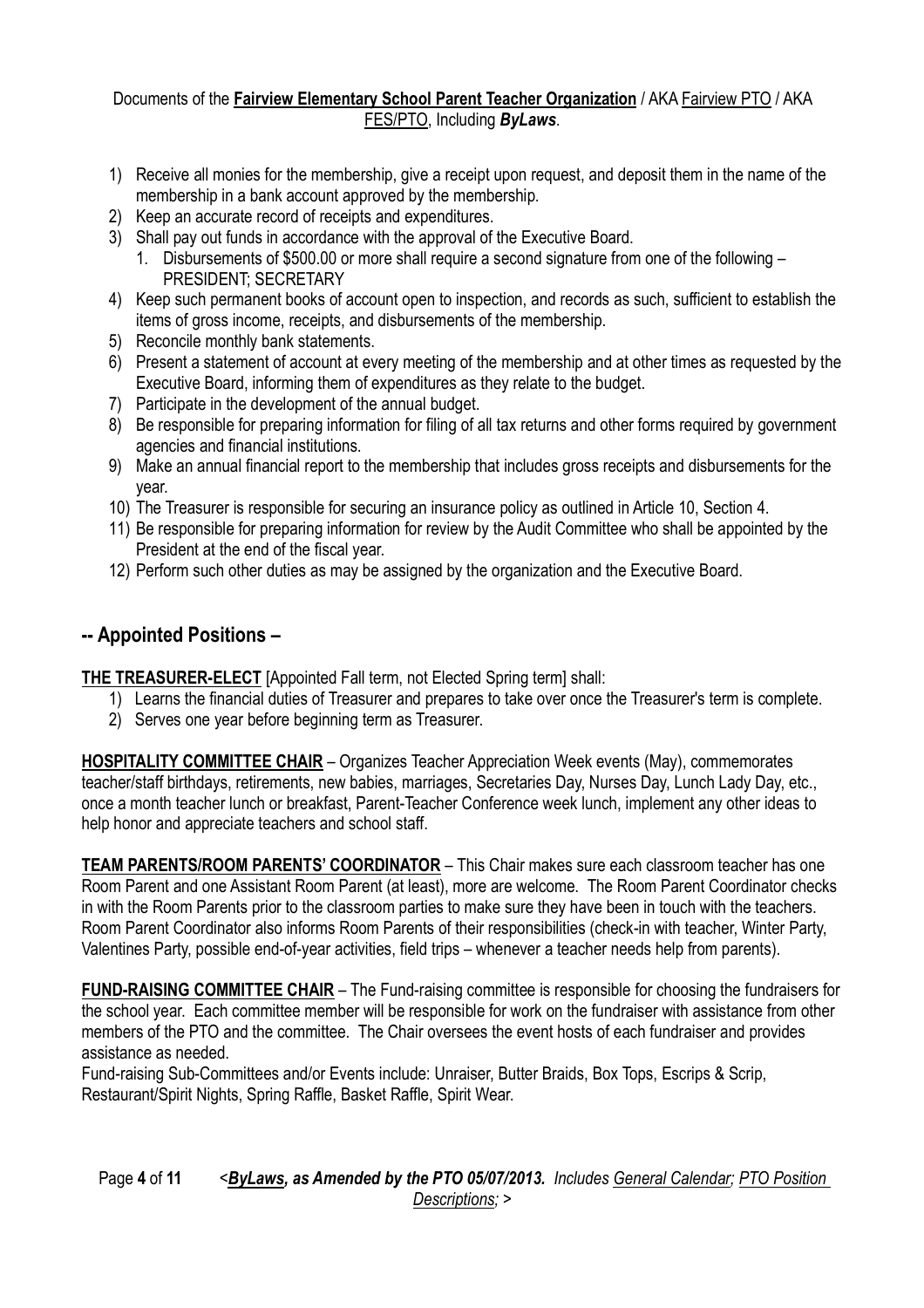**SPECIAL EVENTS/MULTICULTURAL CHAIR** – This committee has a special event at least once each term. Keystone events include "Fall Festival/Spirit Day" in October and then every May, Fairview PTO hosts a "Family Fun Night." Fall Festival/Spirit Day replaces Halloween and provides the students and faculty an afternoon of activities in groups. Family Fun Night includes games, food, face painting, balloon artists, etc. It also is the event for our Basket Raffle and larger Spring Raffle (these are organized by the Fund-raising Committee). The Committee's sub-group on Family Fun Night (recommended two Family Fun Night co-hosts) needs to prepare/plan beginning in the fall, reserve larger games in the winter, then work in the spring to put everything in place.

**COMMUNICATIONS CHAIR** – Makes sure that any PTO-related announcements are posted on the school website, including the PTO Minutes. Looks for opportunities to strengthen PTO membership and participation in activities through the website and other online mediums that the Executive Board may deem appropriate for the organization.

**MEMBERSHIP CHAIR** – *No additional leadership person is needed for the Membership Committee, as the 2nd Vice President serves as the Chairperson in their normal duties.* 

**AUDIT COMMITTEE (2 - 3 people; recommended 3)** – President appoints at the end of the fiscal year, this Committee reviews the financial information of the closing fiscal year.

**NOMINATION/ELECTION COMMITTEE (3 people)** *– No additional leadership person is needed for the Nomination Committee, as the 2nd Vice President serves as Chairperson in their normal duties.* Two additional people besides the Chair are recommended.

**SCHOLARSHIP COMMITTEE (3-4 people)** – This Committee oversees the execution of the Fairview Family PTO Legacy Scholarship. Each year this Committee sends out letters of explanation and applications to McLean County high schools. They also contact Unit 5 Principals and PTO Presidents to publicize this scholarship. The Committee reads the applications that are received and selects recipients. The recipient then appears before the student body (coordinate with Principal). Members of this committee organize any presentations either at PTO meetings or the student body. They would also represent the PTO at any public presentation of the scholarship. They also make sure the Treasurer receives the necessary information to forward the money to the recipient(s) college or vocational program.

[*Position sunsetted 2012-2013 school year.* Event hosts, such as for Fall Festival and Family Fun Night, will administer SUG for each event] **VOLUNTEER CHAIR** - Using electronic sign-up websites (such as Sign-Up-Genius/"SUG"), or via PTO parent email directory, the Volunteer Chair gathers volunteers for Fall Festival and Family Fun Night. Volunteer Chair may also be called upon to organize volunteers for other events as needed.

Page **5** of **11** *<ByLaws, as Amended by the PTO 05/07/2013. Includes General Calendar; PTO Position Descriptions; >*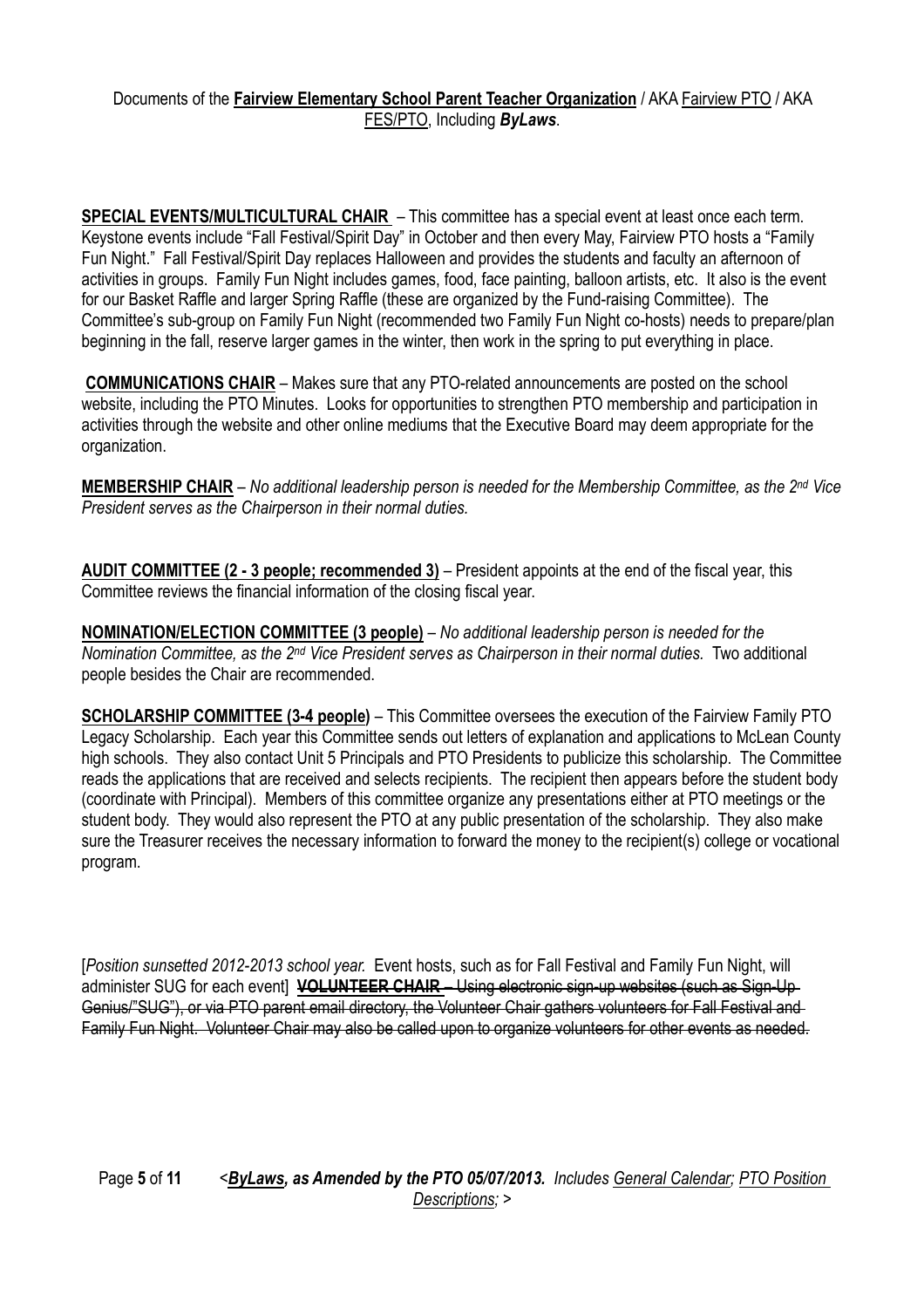## *ByLaws of the Fairview Elementary School Parent Teacher Organization*

## **Article I – Name**

The name of the organization shall be: **FAIRVIEW ELEMENTARY SCHOOL PARENT TEACHER ORGANIZATION.** On occasion, as needed to facilitate communication and simplify transactions, the abbreviated names: "**Fairview PTO**" and/or "**FES/PTO**" will be used.

## **Article II – Basic Policies**

The following are the basic polices of this organization:

- 1) The organization shall be noncommercial, nonsectarian, and nonpartisan.
- 2) The name of the organization, or the names of any members in their official capacities shall not be used in any connection with a commercial concern, except as authorized in writing by the organization in return for goods and services to further the purposes of the organization.
- 3) This organization shall neither seek to direct the administrative activities of the school nor control its policies.
- 4) This organization may make suggestions to the administration concerning activities of the school, if such suggestions are made towards the betterment of conditions for all concerned (I.E., students, teachers, administrators and parents).
- 5) The organization shall endeavor to maintain communication with other schools to support the improvement of education
- 6) The organization may cooperate with other organizations and agencies concerned with the best interests of the students and community, but persons representing the organization in such matters may make no commitments that bind the organization without the prior written approval of the organization.

## **Article III – Purpose**

The purpose of the organization shall be to aid the students and staff of Fairview Elementary School by providing support for their education and recreational needs and to promote open communication between the administration, teachers, parents, and guardians.

## **Article IV – Membership and Dues**

Any individual who subscribes to the purposes and basic policies of this organization may become a member, subject only to compliance with the provisions of these bylaws.

- 1) Membership in this organization shall be available without regard to race, creed, national origin, marital status, sex, or sexual orientation to any parent or legal guardian with a student enrolled and attending Fairview Elementary School.
- 2) Each member of the staff working in the Fairview Elementary School who is willing to uphold the guidelines established by these bylaws may become an active, voting member.
- 3) The Principal of Fairview Elementary School shall be considered as a sitting adviser and a member of the Executive Board.
- 4) Any faculty or staff member may be asked to serve in an advisory capacity to the organization. If a faculty or staff member has a child in Fairview Elementary School, their status as a parent supersedes their status as a faculty or staff member.
- 5) Only members attending the business meeting shall be eligible to participate in its business meetings, have

Page **6** of **11** *<ByLaws, as Amended by the PTO 05/07/2013. Includes General Calendar; PTO Position Descriptions; >*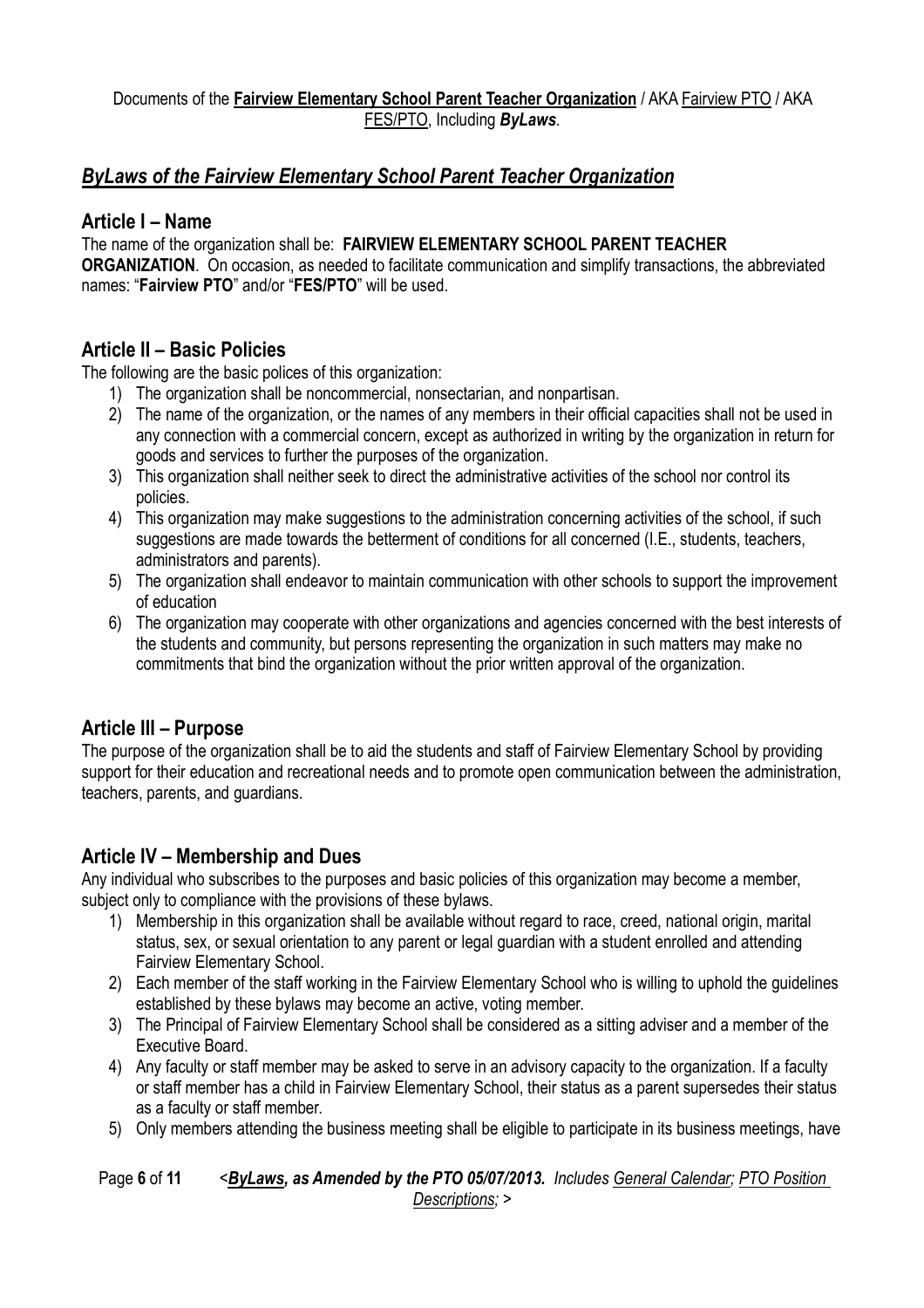the privilege of making motions, serve in any of its elective or appointed positions, and serve on committees.

6) The membership year shall be from August 1st of the current year through July 31st of the following year.

## **Article V – Executive Board**

The duties of the Executive Board shall be to transact necessary business between meetings of the organization and such other business as may be referred to it by the organization.

This includes approving routine bills within the limit of the budget.

The Executive Board shall consist of:

- 1) The Officers of the organizations
- 2) The Chairpersons of Standing Committees
- 3) The Principal or their representatives.

## **Article VI – Officers and Their Election**

• *Section I – Officers and Their Duties*

The Officers of this organization shall be President, Vice President (no more than two), Secretary, and Treasurer.

The President shall:

- 1) Preside at all meetings of this organization and the Executive Board.
- 2) Serve as the speaker-representative of the Fairview PTO at all applicable functions.
- 3) Be a member ex-officio of all committees except the Nominating Committee.
- 4) Appoint special committees
- 5) Perform such other duties as may be assigned by the organization and the Executive Board.

The 1st Vice President shall:

- 1) Act as an aide to the President
- 2) Perform the duties of the President in the absence or inability of that Officer to serve.
- 3) Preside over the annual fund-raising events of the organization including the selection and appointment of the various committees utilized for fund-raising
- 4) Keep accurate and detailed description of the Fund-raising activities.
- 5) Perform such other duties as may be assigned by the organization and the Executive Board.

The 2nd Vice President shall:

- 1) Serve as the Chairperson of the Membership Committee
- 2) Serve as the Chairperson of the Nominating Committee
- 3) Maintain a list of the current members and have it available at all meetings of the membership and the Executive Board.
- 4) Perform the duties of the 1st VP in the absence or inability of that officer to serve.
- 5) Perform such other duties as may be assigned by the organization and the Executive Board.

The Secretary shall:

- 1) Record the Minutes of all meetings of the PTO
- 2) Distribute Minutes to all Executive Board members prior to the next scheduled meeting.
- 3) Provide approved Minutes to the Unit 5 webmaster for publication.

Page **7** of **11** *<ByLaws, as Amended by the PTO 05/07/2013. Includes General Calendar; PTO Position Descriptions; >*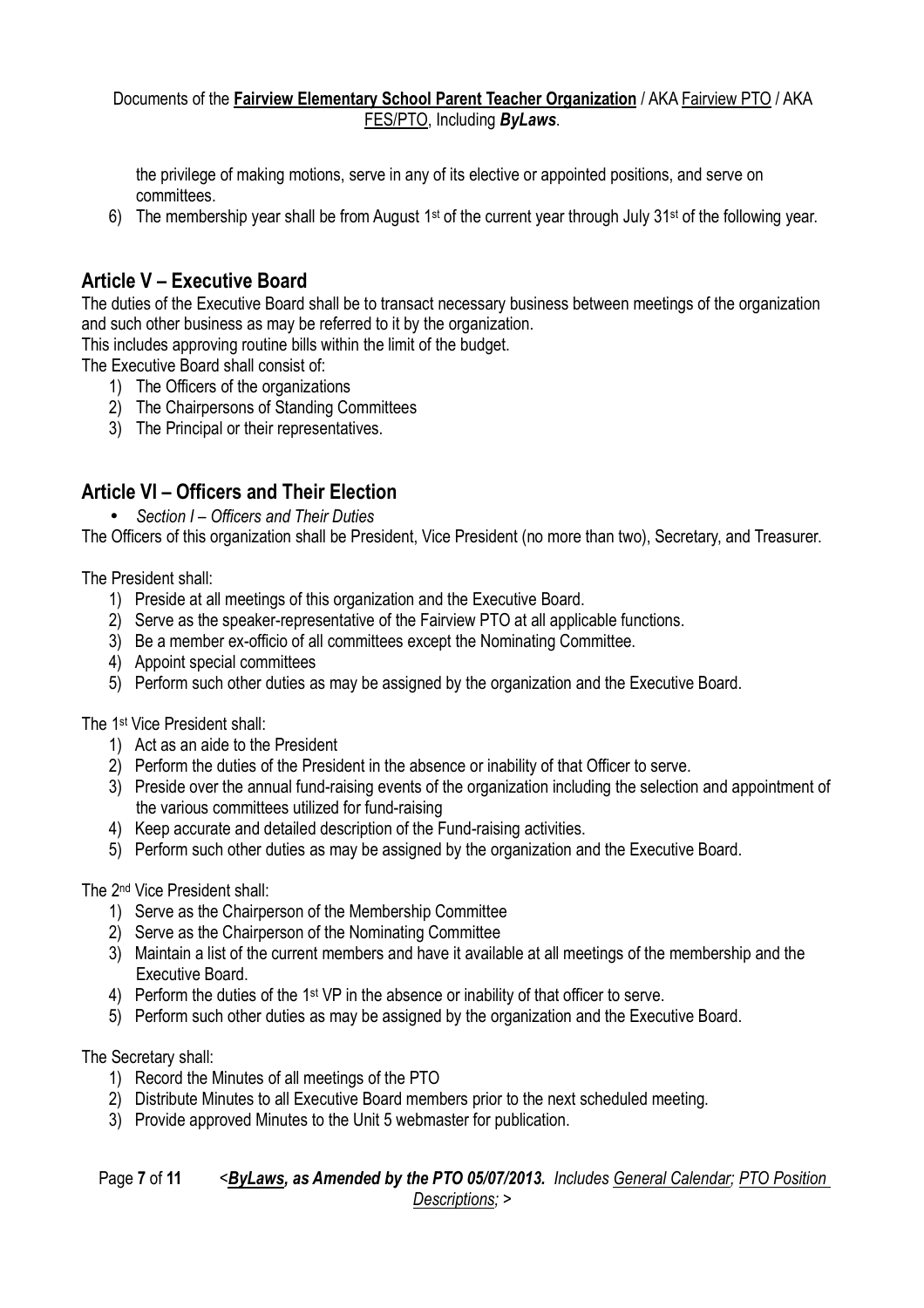- 4) Secure and maintain a current copy of the bylaws; additionally the Secretary captures proposed amendments into the electronic version for organizational consideration & vote. The Secretary also maintains other documents of organizational significance, such as the *PTO General Calendar of Events*.
- 5) Conduct all correspondence of the association as directed.
- 6) See "Election of Officers. #1. Secretary casts organizational vote on the election ballot, if there is but one nominee for a position.
- 7) Perform such other duties as may be assigned by the organization and the Executive Board.

The Treasurer shall:

- 1) Receive all monies for the membership, give a receipt upon request, and deposit them in the name of the membership in a bank account approved by the membership.
- 2) Keep an accurate record of receipts and expenditures.
- 3) Shall pay out funds in accordance with the approval of the Executive Board.
	- a. Disbursements of \$500.00 or more shall require a second signature from one of the following PRESIDENT; SECRETARY
- 4) Keep such permanent books of account open to inspection, and records as such, sufficient to establish the items of gross income, receipts, and disbursements of the membership.
- 5) Reconcile monthly bank statements.
- 6) Present a statement of account at every meeting of the membership and at other times as requested by the Executive Board, informing them of expenditures as they relate to the budget.
- 7) Participate in the development of the annual budget.
- 8) Be responsible for preparing information for filing of all tax returns and other forms required by government agencies and financial institutions.
- 9) Make an annual financial report to the membership that includes gross receipts and disbursements for the year.
- 10) The Treasurer is responsible for securing an insurance policy as outlined in Article 10, Section 4.
- 11) Be responsible for preparing information for review by the Audit Committee who shall be appointed by the President at the end of the fiscal year.
- 12) Perform such other duties as may be assigned by the organization and the Executive Board.

The Treasurer-Elect shall:

- 1) Appointed in the Fall, and not an Elected ballot position in the Spring.
- 2) Learns the financial duties of Treasurer and prepares to take over once the Treasurer's term is complete.
- 3) Serves one year before beginning term as Treasurer.
- *Section III Election of Officers*
- 1) Officers shall be elected by ballot annually in April at a general membership meeting. However, if there is but one nominee for any office, it shall be in order to move that the Secretary cast the elective ballot of the organization for the nominee.
- 2) There shall be a Nominating Committee consisting of three (3) members. The Principal shall serve as an ex-officio member.
- 3) The Nominating Committee shall make a selection of nominees for each office to be filled and report those selections at the March meeting.
- 4) Solicitation for members interested in holding office shall be done at least one month prior to the presentation of nominees at the March meeting.

## Page **8** of **11** *<ByLaws, as Amended by the PTO 05/07/2013. Includes General Calendar; PTO Position Descriptions; >*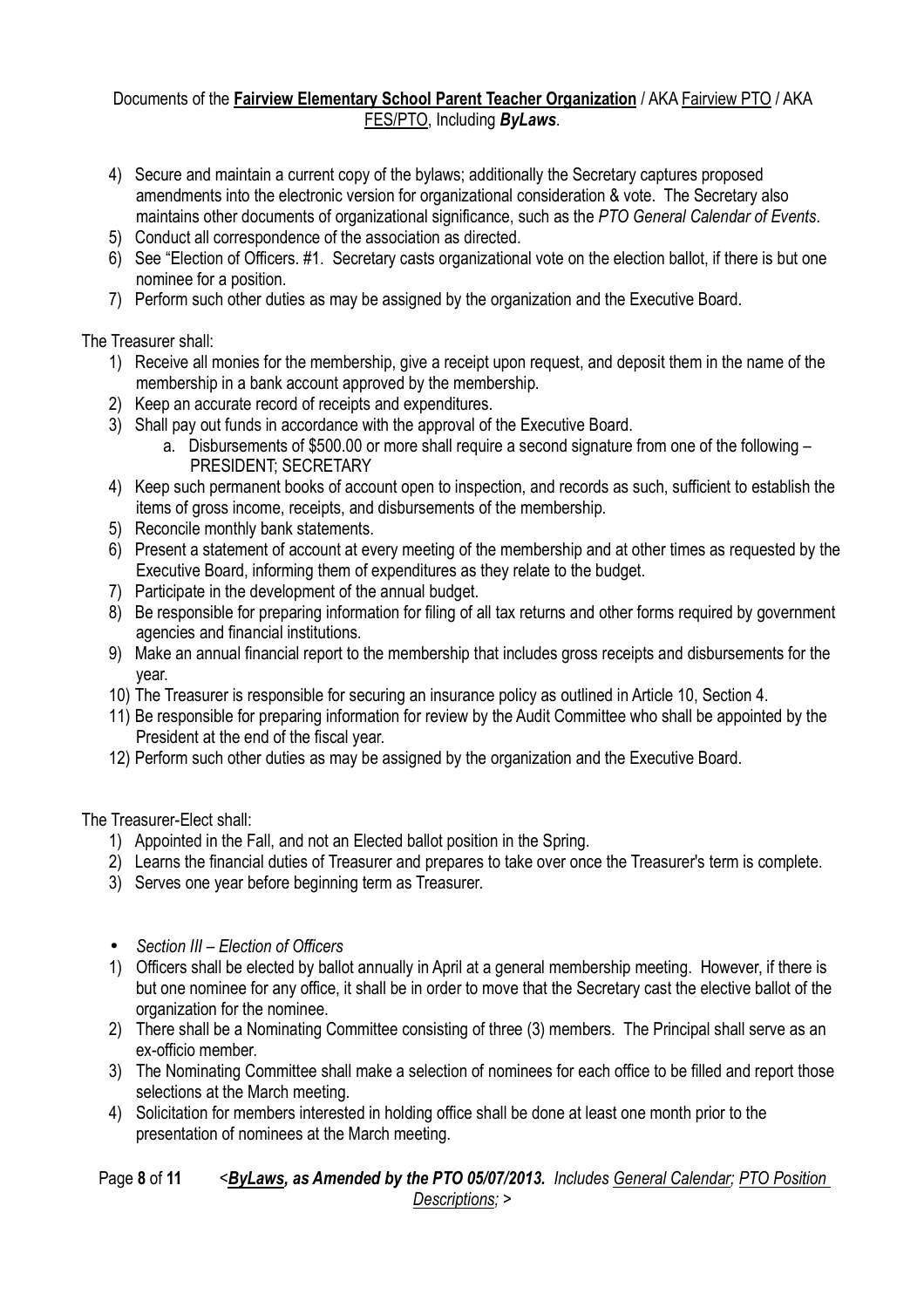- 5) Officers, with the exception of the Treasurer, shall assume their official duties *at the close of the May meeting* and shall serve for a term of one (1) year.
- 6) The newly elected Treasurer shall assume official duties *at the beginning of the new fiscal year* and shall serve for a term of one (1) year.
- 7) No person shall serve more than two (2) consecutive terms in the same office without separate approval by the Executive Board.
- 8) A vacancy occurring in an office other than that of the President shall be filled by a majority vote at the next regular meeting. The President has the power to nominate a candidate to fill the vacancy and present that candidate to the Executive Board at the next meeting. If a vacancy occurs in the office of the President, the 1<sup>st</sup> Vice President shall serve as President with the successor to the 1<sup>st</sup> Vice President being filled as provided above.

# **Article VII – Standing Committees**

The Officers shall create standing committees as deemed necessary to promote the purpose and carry on the work of the organization. The Officers of the organization shall appoint the Chairperson of each standing committee. No person shall serve more than two (2) consecutive terms as chairperson of the same committee unless approved by the Executive Board.

The current standing committees are:

- 1) Hospitality
- 2) Team Parents/Room Parents
- 3) *Fund-raising // 1st VP*
- 4) Special Events/Multicultural
- 5) Communications
- 6) *Membership // 2nd VP*
- 7) *Audit Committee (per Article VI. Treasurer 11) // President*
- 8) Nomination/Election // 2nd VP [Spring term item]
- 9) Scholarship [Spring term item]

*// An Officer's duties include oversight of this committee, therefore an additional Exec. Board attendee is not required.* 

Prior committees no longer in service:

- 1) Volunteers
- 2) Spirit/Student Incentives
- 3) Newsletter

# **Article VIII – Meetings**

- *Section I Meetings of General Membership*
- 1) Regular meetings of the Fairview PTO, open to all members shall be held during the year, the time to be established at the first meeting of the year.
- 2) All members attending the meeting shall be entitled to vote on matters before the body.
- 3) Special meetings may be called by the President, by the School Principal, or by a majority of the Executive Board.

Page **9** of **11** *<ByLaws, as Amended by the PTO 05/07/2013. Includes General Calendar; PTO Position Descriptions; >*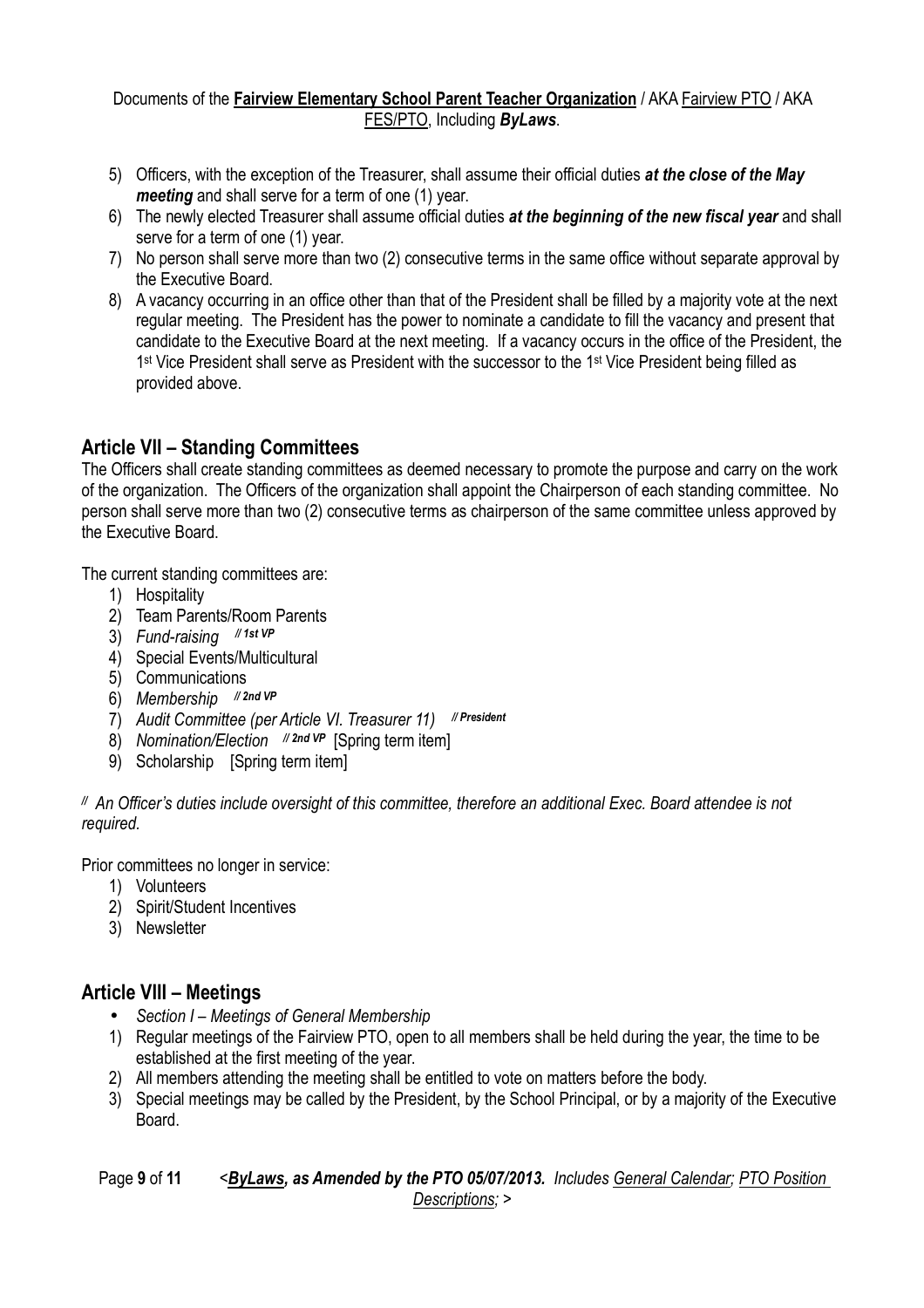- 4) Adequate notice of all meetings shall be given to all members and, in the absence of an emergency, at least fourteen (14) days in advance.
- *5)* When possible, notice of the meetings should be announced to all regular members of the organization.

• *Section II – Parliamentary Authority*

The rules contained in Roberts Rules of Order shall govern this organization in all cases to which they are applicable and in which they are not inconsistent with rules outlined elsewhere in these bylaws.

# **Article IX – Unit 5 Citizens Advisory Council (CAC)**

Fairview Elementary School shall have two (2) representatives to the Unit 5 CAC as appointed by the Principal.

## **Article X – Compliance**

• *Section I – Dissolution*

A motion to dissolve the organization must be made at a meeting scheduled and announced in accordance with the General Membership meeting provisions of these bylaws. The agreement to dissolve is to be considered the final amendment to these bylaws and subject to the same voting and documentation as all other amendments. Upon the winding up and dissolution of this organization, after paying or adequately providing for the debts and obligations of the organization, the remaining assets shall be distributed to a non-profit fund, foundation or corporation, which is organized and operated exclusively for charitable, educational, or scientific purposes and which has been provided its tax-exempt status under Section 501(c)(3) of the Internal Revenue Code of 1954.

• *Section II – Limitations on Distributions*

No part of the net earnings of this organization shall ever inure to, be for the benefit of, or be distributable to its members, trustees, Officers, or other private persons, except that the organization shall be empowered to pay reasonable compensation for services rendered and to make payments and distribution, furtherance of the exempt purposes for which it was formed.

Reimbursement for all expenditures must be preceded by an application for reimbursement on the approved form and accompanied by an original receipt.

## • *Section III – Tax Exempt Status*

Notwithstanding any other provisions of these articles, the organization shall not carry on any other activity prohibited for any organization exempt from the federal income tax under Section 501(c)(3) of the Internal Revenue Code of 1954.

## • *Section IV – Insurance*

The Executive Board shall maintain at all times insurance coverage for this organization in adequate amounts for personal injury and property damage coverage. The payment of applicable premiums shall be approved in the annual budget.

## *Section V – ByLaws*

The Executive Board from time to time shall amend these ByLaws, and shall bring proposed updates before the membership for a vote. A majority vote by the Executive Board ratifies the proposed amendments, and a majority vote by the membership in attendance at the meeting where the ratified ByLaws are presented shall finalize the proposal into the Amended ByLaws. The Executive Board shall review and consider these ByLaws in full at least

## Page **10** of **11** *<ByLaws, as Amended by the PTO 05/07/2013. Includes General Calendar; PTO Position Descriptions; >*